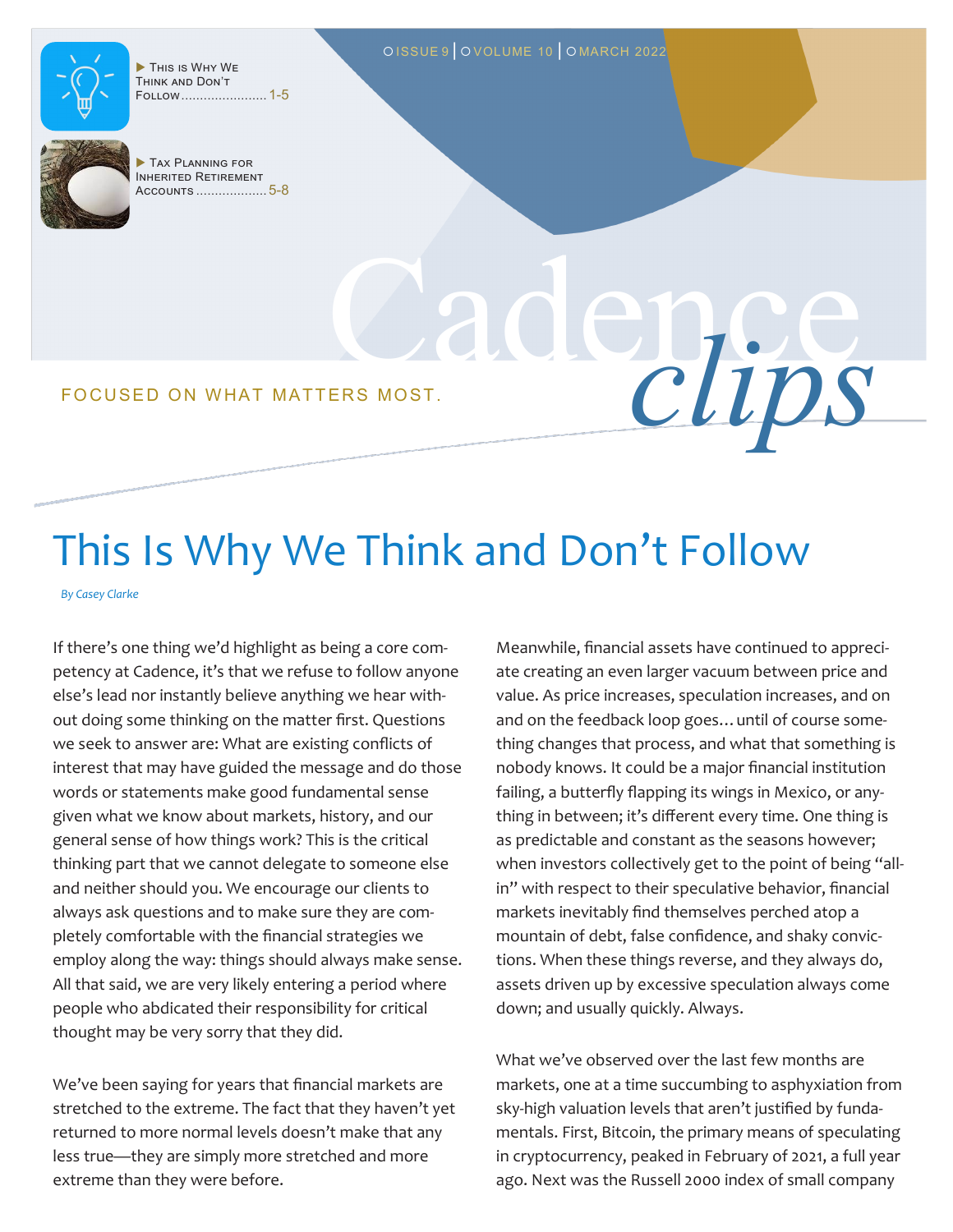stocks that topped out in early November 2021, three months ago. The Nasdaq followed a couple weeks later and the S&P 500 reached its high-water mark in the first week of January this year. Since then, Bitcoin is down ~-50%, the Russell 2000 and Nasdaq are down ~-15%, and the S&P 500 is down ~-8.5% (chart below).



#### **Just a short-term correction?**

There is a possibility this is simply a short-term market correction, but the odds are that it isn't. Here's our rationale:

1) Market downturns and larger negative market events tend to occur when economic growth is decelerating. This has been the case since the middle of 2021 and will likely continue to be the case into at least the middle of this year. In fact, as we've been talking about over the last few months, and you can see in the chart below (highlighted in red), the most difficult year over year comparisons are dead ahead of us over the next few reporting months. What this means is that it will be mathematically very difficult for the economy to maintain its current annual growth rate. Again, slowing growth means difficulty for financial markets.

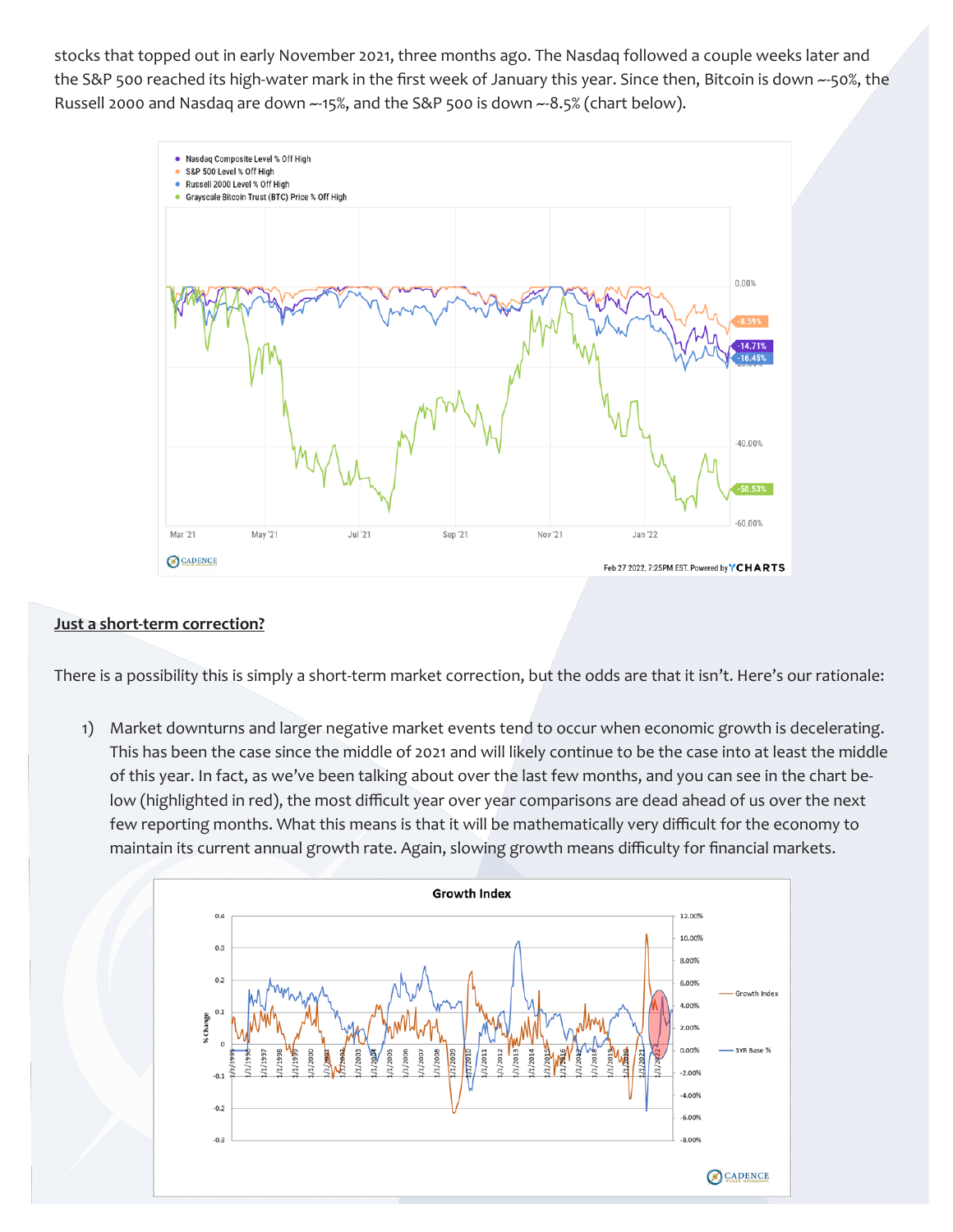- 2) This slowing growth is coming at a time when the Fed has been forced to address rising inflation with its intention to raise interest rates and taper asset purchases. This equates to less liquidity for markets as the economy decelerates. This is not bullish for financial markets. Less liquidity equals less oxygen equals asphyxiation.
- 3) Key borrowing interest rates have already risen significantly with the 30-year fixed mortgage rate around 4% from under 3% just over a year ago. That may not sound like a lot, but when you have a financial system and economy built on low rates for a long time, even the slightest move higher can impact affordability, demand, and solvency.
- 4) Finally, all of this is occurring with stock markets at historically stretched valuations. The air pocket between where we are and fair value for financial assets has never been bigger. In addition, the only way we can return to a sustainable long-term trajectory not only for future investors, but for broad-based economic growth that benefits a larger swath of society, is to traverse that air pocket. Given the societal fractures everywhere, one could argue that we're ready to begin this healing process.

#### **So, what's a thinking person to do?**

Let's address what's likely to occur if we fail to think through what's happening in markets today and did what most investors tend to do. First off, we'd likely be heavily invested in stocks either because we've fallen victim to the casino of fast gains and ended up chasing hot stocks, or have followed the general guidance of financially incentivized and thus conflicted investment companies who always have us buying more financial assets regardless of value or market cycle. Even age-based and retirement date funds within workplace retirement plans leave people with much heavier allocations to stocks than they should probably have. Most are okay with this when times are good and markets are rising. People tend not to think too hard about risk when things are going up.

But like we said, and as our clients have come to learn about us, we'll only find ourselves running with the herd when we think the herd is right and frankly, we don't think they are. We think they're just as wrong today as they were in 1929, 1965, 2000, or 2007. Regardless of how much longer they can thunder ahead before running right off the cliff, odds are given everything we've outlined above, that's exactly what they'll do. When you're staring at the hind quarters of the buffalo in front of you, you're oblivious to the fact that the first few hundred have already taken flight. There's a certain inevitability of outcome when one adopts a semi-desperate, speculative attitude toward investing at the tail-end of a market cycle. Primal psychology paired with sudden market losses is a disaster waiting to happen.

An amazing thing happens when we apply critical thinking to the investment process. We begin to see and understand conflicts of interest and the incentive structures of the messenger, human psychology and its impact on investors, and the interplay of basic financial and economic principles and how they steer markets over time. We realize that although there is social and psychological comfort in the herd, that's not to be confused with true safety. As we've outlined, market history tells us what happens to those who go along without questioning. Sometimes they do just fine, but at the wrong times, they face total (financial) ruin. We've talked a lot recently about forgetting about the "market" and what everybody else is doing and focusing on our own game. This is never more important that when markets and global events are at extremes.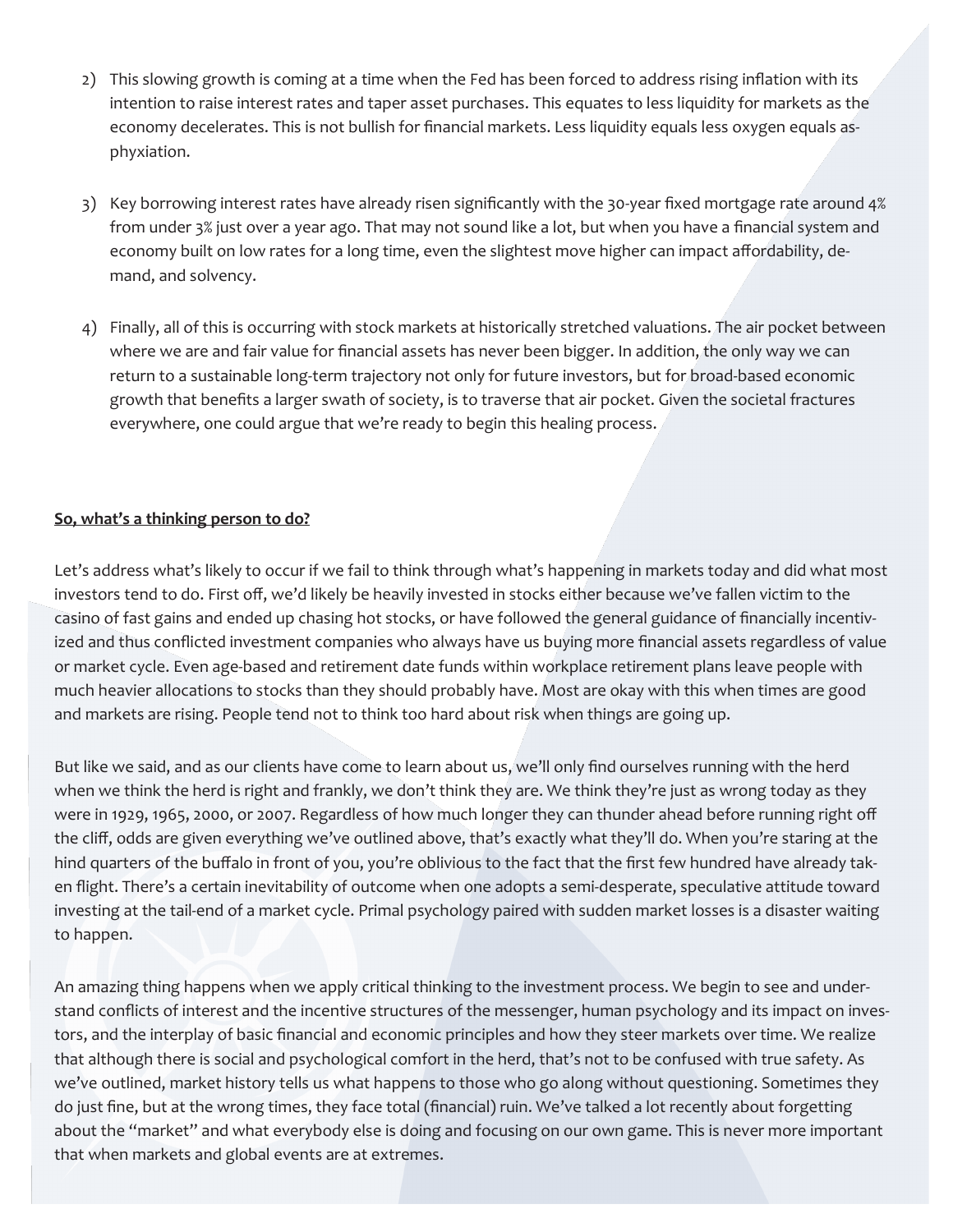From an allocation standpoint, there is no rule that says investors need to have exposure to the S&P 500 or anything else at any given point in time. It's instructive to think about why we've come to believe that we must follow these somewhat arbitrary rules about how much we should have in large cap stocks versus small cap, or international, or bonds. The reality is that most of these heuristics are based on the last 40 years of asset class data which also happens to be the most favorable in history. Without this chunk of time and the experiences that came with it, our investing beliefs would be entirely different; and they eventually will be when markets break out of the favorable trends they've been in for four decades – just ask Japan if there were any mindset or investing rule changes over there after 1990. Our guess is that people feel completely differently about how to invest now than they did before stock and real estate markets went down and stayed down for multiple decades. Why wait for markets to break before being convinced we need to change our thinking about markets? We need to play a different game now - get off the Titanic; leave the "safety" of the herd; think about what makes the most sense given the situation we're in.

We've spoken at length in recent letters about those asset classes that we feel give investors the best chance for both return of capital and return on capital given our outlook for financial markets. In short, return of capital will most likely be achieved over the coming months and quarters in cash and U.S. government bonds. Return on capital we feel has a very good chance of occurring over months and years in most commodity categories, not least of which are precious metals such as gold, silver, and the companies that mine for them. Energy and more industrial commodities as well as agricultural commodities have a very good chance of appreciating in price from here as well, all due to their relative "cheapness" to financial assets, where they are in their respective asset cycles, and the outlook for inflation going forward. On the next page, we can see how they've held up in the month of February throughout the recent bout of stock market volatility. What the chart suggests is that while money has been leaving stocks, it's been flowing into commodities. At the end of the day, money has to live somewhere and it always goes where its owners feel it'll be best treated. Since most of the assets we're currently invested in for our clients are the ones that have returned positively in February, it's fair to say that our clients have held up just fine. Of course, anything can happen over short-term periods, but it's always nice to see that the critical thinking that's been put into the process of investing for our clients' futures is rewarded in turbulent times. We have no reason to expect this will be any different when it's evident to most that the herd is in fact running straight off the ledge. Given what we're seeing at the moment, this collective consciousness may arrive sooner than later.

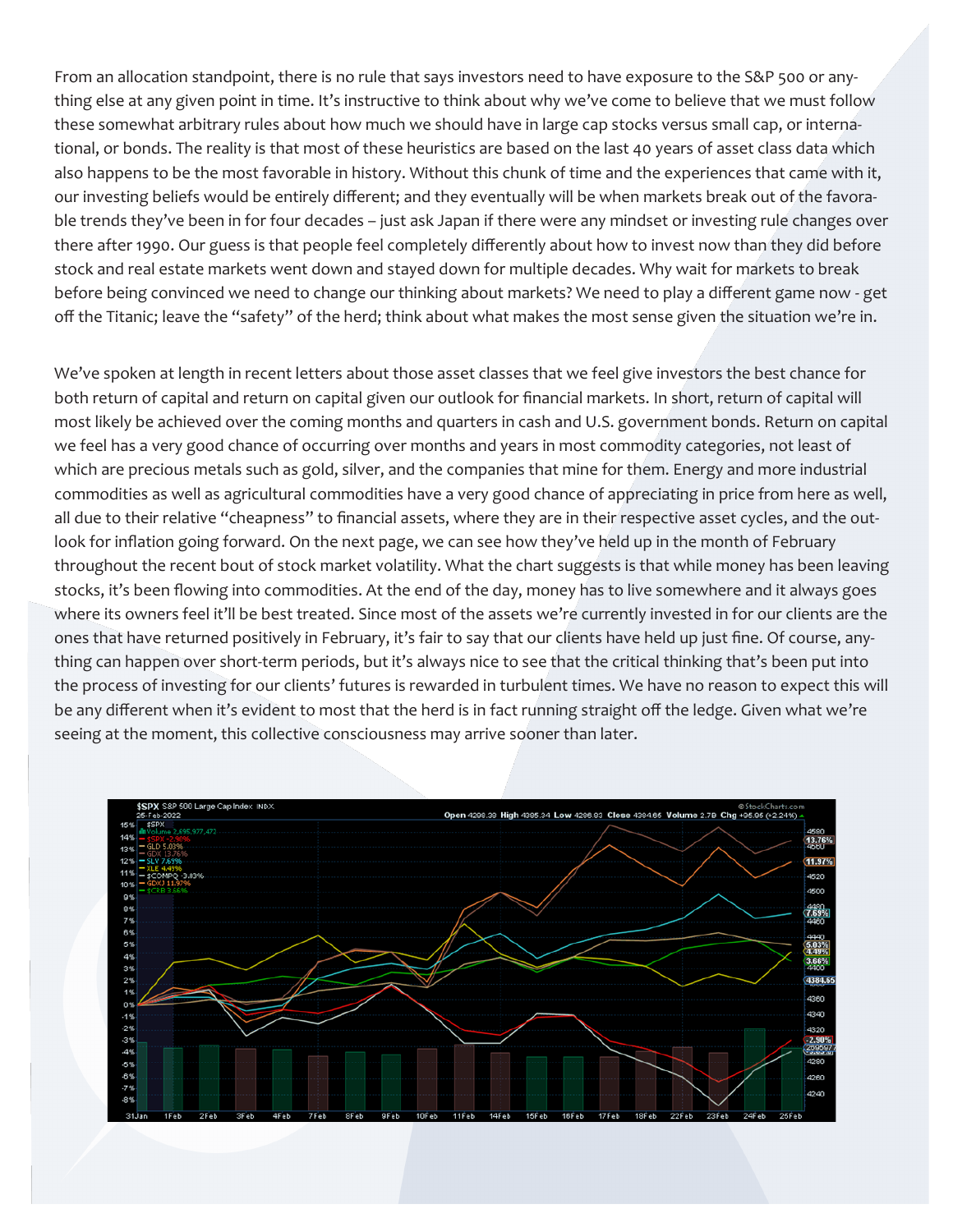Some outcomes are out of our control, regardless of how much we try to anticipate, plan, and protect. Regardless, as a firm, fiduciaries to our clients, and human beings, we will never put ourselves in a position of having to say we didn't try, make the effort, or think for ourselves on an issue. The world is littered with noise, conflicted interests, and perverse incentives that can throw us off our path. This isn't just important for our financial future, but all aspects of life. Never, ever, delegate critical thinking, especially when others benefit from your doing it. There are many things in the world and financial markets that don't make sense today; don't let anyone convince you otherwise. With eyes wide open, we're positioned well for what lies ahead.

And finally, a word about Ukraine. War is never good and should never be a solution to a problem. Unfortunately, however, what's happening in Ukraine probably won't be of much concern for our markets beyond the day-to-day reactions to headlines and breaking developments. There will be exceptions of course, especially within commodity markets that could get temporarily disrupted by events in Ukraine, but for the most part, market participants tend to be more concerned about what's happening immediately in front of them with respect to profits, personal safety, confidence, etc. Thus, we don't see any need to alter our investment strategy or approach at this point. It's also worth mentioning that if markets experience difficulty over the coming weeks and months, they were primed for that outcome long before Ukraine developed into a serious situation. Ukraine will not be the reason for markets struggling should they begin to really struggle. This is a good example of the importance of thinking things through ahead of time rather than leaving oneself vulnerable to the vicissitudes of the news cycle and global events.

# Tax Planning for Inherited Retirement Accounts *By Steve DeBoth*

Many people who have inherited retirement accounts since the beginning of 2020 already know this, however many people who have done so more recently, and certainly anyone who has not yet inherited an IRA or 401(k) may not be aware that non-spouse beneficiaries can no longer stretch out distributions over their own lifetimes.

Before 2020, anyone inheriting a retirement account from a parent or a sibling, or from anyone who was not their spouse, was generally able to take required annual distributions from those accounts at amounts based on their own lifespans. That usually resulted in relatively low annual distributions, which allowed more money to stay in the accounts for longer to continue growing tax-deferred, and for distributions to be stretched long enough to take advantage of lower tax brackets in retirement. Since the beginning of 2020, the rules for these distributions have changed. Now, an inheriting non-spouse does not have to take any amount out in any given year for the first nine years. By the tenth year, however, ALL the money must be removed from those inherited retirement accounts. Again, not if you inherit from a spouse as you are permitted to roll those investments into accounts in your own name. There are a few other exceptions, but for most non-spouse inheritors, these new rules apply.

To reduce the tax impact of what could be tens to hundreds of thousands of dollars or more added to your taxable income over the course of years, you will need to plan around your income, the income tax brackets, and the potential to shelter any income you can from taxes to reduce your tax burden. To illustrate this, we'll look at two people: Gallant and Goofus. Gallant decides to take advantage of all ten years he has to work with to reduce the tax impact of his inheritance as much as possible, while Goofus doesn't read our newsletter and is unaware initially that he will have a potentially massive tax burden to pay. Each inherits \$1,000,000. We will assume investments left in the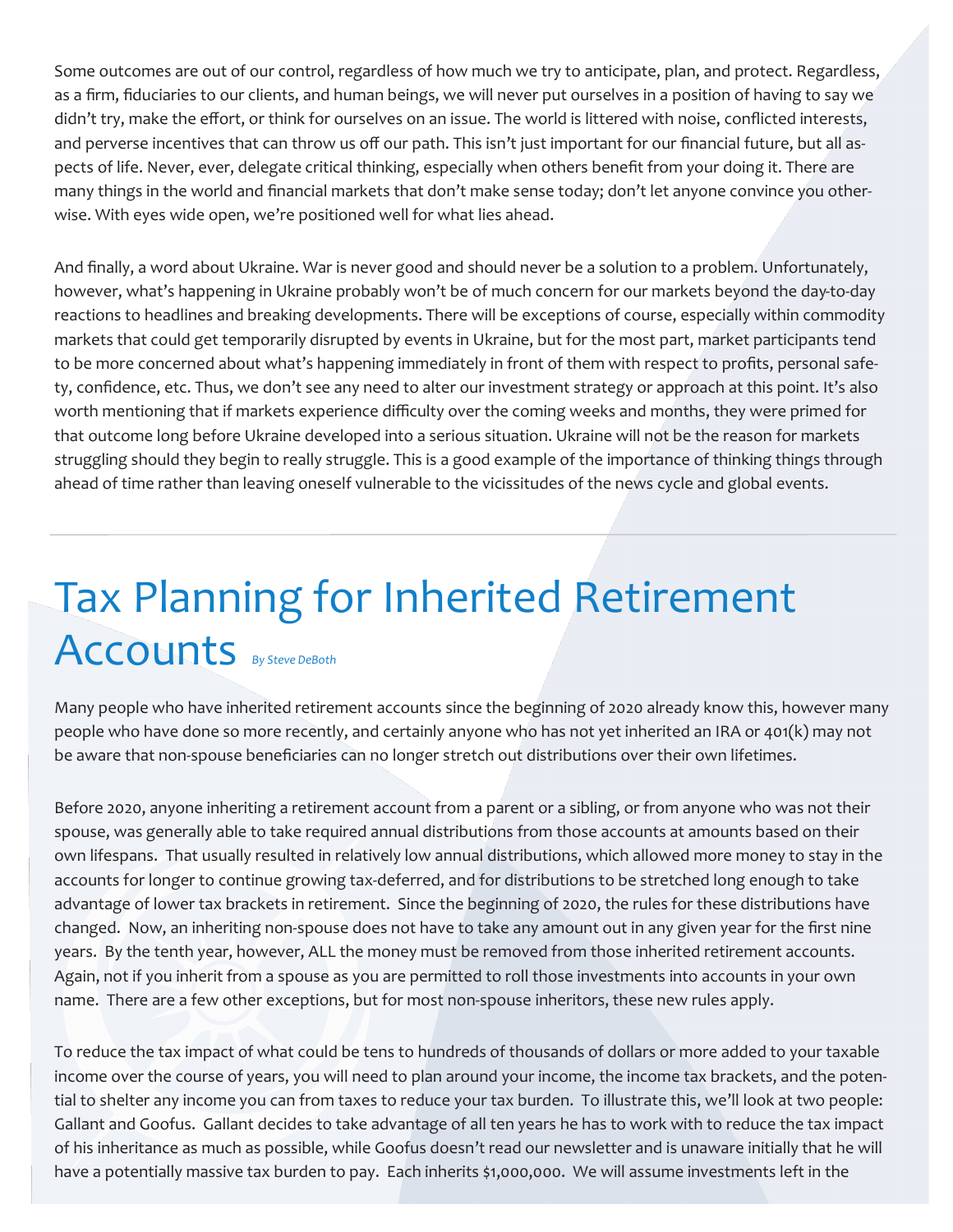account and investments that are made as a result of amounts being removed from the account will both grow at 4% per year.

Gallant calculates he will need to remove around \$120,000 every year to be taking out roughly the same amount, and therefore not bump himself into a higher tax bracket than he needs to. Gallant and his wife make \$200,000 per year and are already maximizing their 401(k) contributions. Gallant will pay an extra \$270,000 in federal income taxes over the ten years as a result of the distributions. After paying the taxes on his distributions, Gallant invests the money the same as he was inside the inherited account.

Meanwhile, a little over seven years after inheriting the money, Goofus finally hears about the need to remove everything within the ten-year time period. At this point, his \$1,000,000 inherited IRA is now worth a little over \$1,300,000 and he figures if it continues making around the same as it has been, he will need to withdraw around \$456,000 per year over the next three years to not get completely killed by taxes more in one year than the others. Conveniently, he and his wife also make \$200,000 per year, though they do not save the maximum in their 401(k)s, nor do they think to change that. As a result of his late realization and lack of taking advantage of deferring taxes elsewhere, Goofus and his wife will pay around \$400,000 more in federal income taxes over the ten-year period than he would have had he not inherited the money.



In this case, a withdrawal strategy that took advantage of all ten years available like Gallant used saved him \$130,000 more than the haphazard strategy employed by Goofus. However, it could have been even worse for Goofus. Had he waited until the final year to remove the inheritance, he would have paid a little over \$500,000 more in federal income taxes over the ten-year period, because every year you wait increases the likelihood some amount of what you withdraw will be at a higher tax bracket. In this final big year, Goofus had half his income taxed at 35% and above, whereas Gallant only had a little of his income taxed at 24%, with the rest being lower.

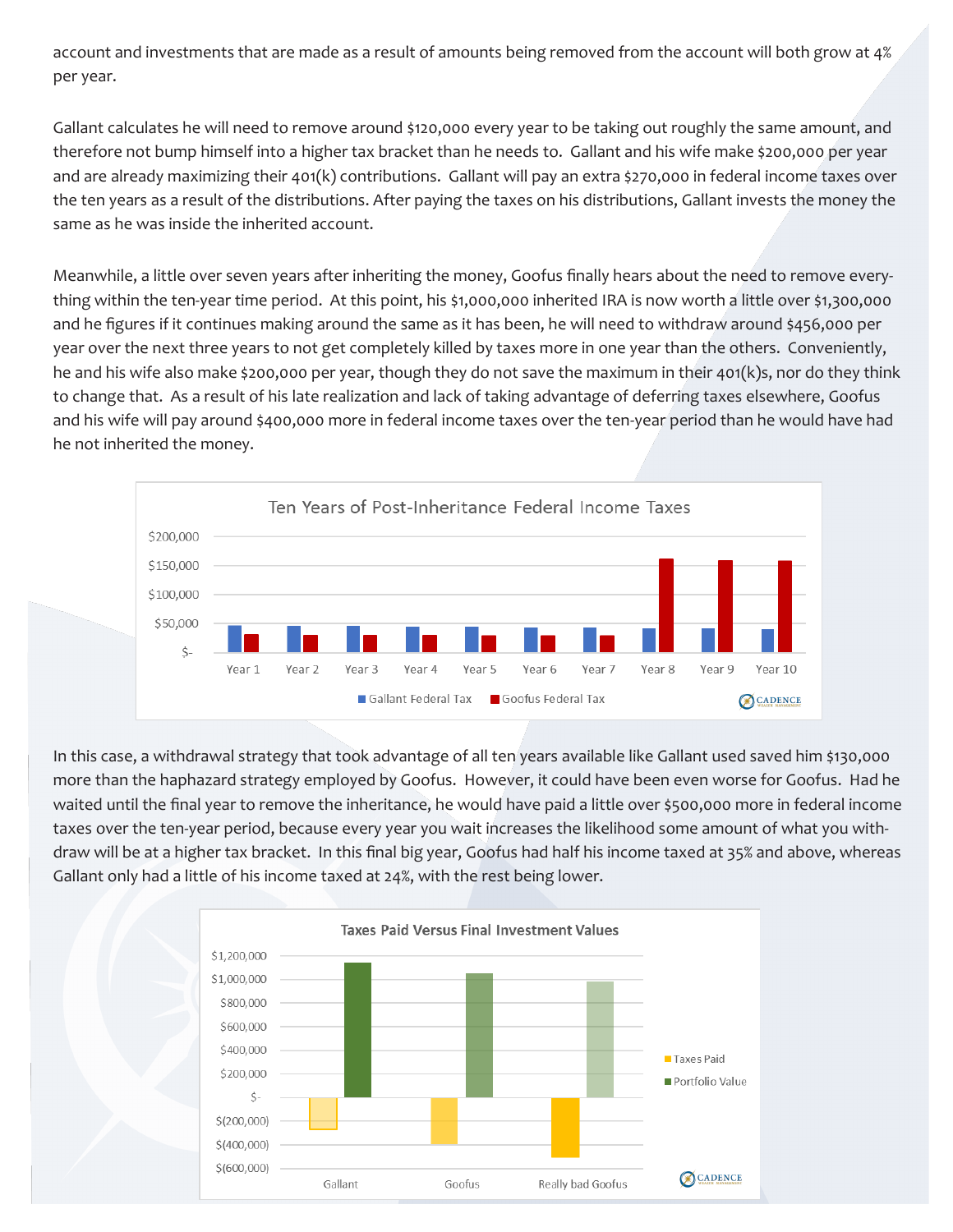With his more carefully crafted withdrawal strategy, Gallant not only paid less in federal income taxes, but also had a higher investment value, assuming all taxes paid on the withdrawals were taken out of the investments, at the end of the ten-year period than Goofus's less carefully crated strategy, and certainly than Goofus's more disastrous possible "withdraw all in the final year" strategy.

If you are faced with a similar situation, there are a few things you can do to be more like Gallant, and less like Goofus:

#### **1. Space out your distributions across as many years as you can.**

The smaller the distributions are that you have to add to your taxable income every year, the lower your taxes will be, with some exceptions. For example, if your income is high now but will be lower later, it may net you more by withdrawing less in the earlier years. There are some other potential scenarios where dividing the distributions into more and smaller chunks will not be the best strategy, but in general, the smaller the distribution, the lower the taxes.

#### **2. Take advantage of your highest tax bracket.**

If you can see that your planned distribution is going to put you into a low enough tax bracket, like perhaps the 22% or 24% bracket, it may make sense to take a larger distribution from your inherited account in the event it will not put you in a higher tax bracket. Taking a larger inherited account distribution to be taxed at the highest rate you are already paying may allow you to reduce the overall value of the account sooner, and may result in smaller distributions later that can be taxed at lower rates.

#### **3. Maximize every opportunity you have to shelter any of your income from taxes.**

Contribute the maximum you can into the pre-tax portion of your workplace retirement accounts. If you contribute to a workplace retirement plan but your spouse doesn't, see if you qualify to put additional tax deferrals into an IRA for him or her. Also, if you have access to tax-deferred Health Savings Accounts, use those too. Reduce your taxable income as much as you can, because you will be receiving additional taxable income in the form of inherited asset distributions you can live off.

### **4. Multi-generational considerations: does it make sense to pay extra tax now before assets get passed on to save even more tax later?**

Another consideration is for those retirees who do not need all of their investments to pay for their lifestyle in retirement and would like to consider these tax issues before they pass their assets to their heirs. This opens the possibility they can take extra distributions from their retirement accounts now, pay a relatively low income tax rate on them, and then leave a lower amount of IRA investments to their heirs. This works when the heirs are in higher tax brackets than the original IRA owners, and when the IRA owners reinvest the extra amounts they remove from their IRAs in non-IRA accounts to keep growing as they would have had they left them in the IRAs.

Consider this case. A retired couple has \$300,000 in an IRA they feel they will never need to use to pay for their retirement going forward. They or their tax professional has estimated they can take \$30,000 out of this account every year and it will not push them into a higher tax bracket than their current 12% federal rate. They could then pay the extra taxes from the distributions and invest what is left every year in an account that will not be subject to the required distribution rules. Taking out an extra \$30,000 every year would leave them paying \$36,000 more in taxes total over 10 years.